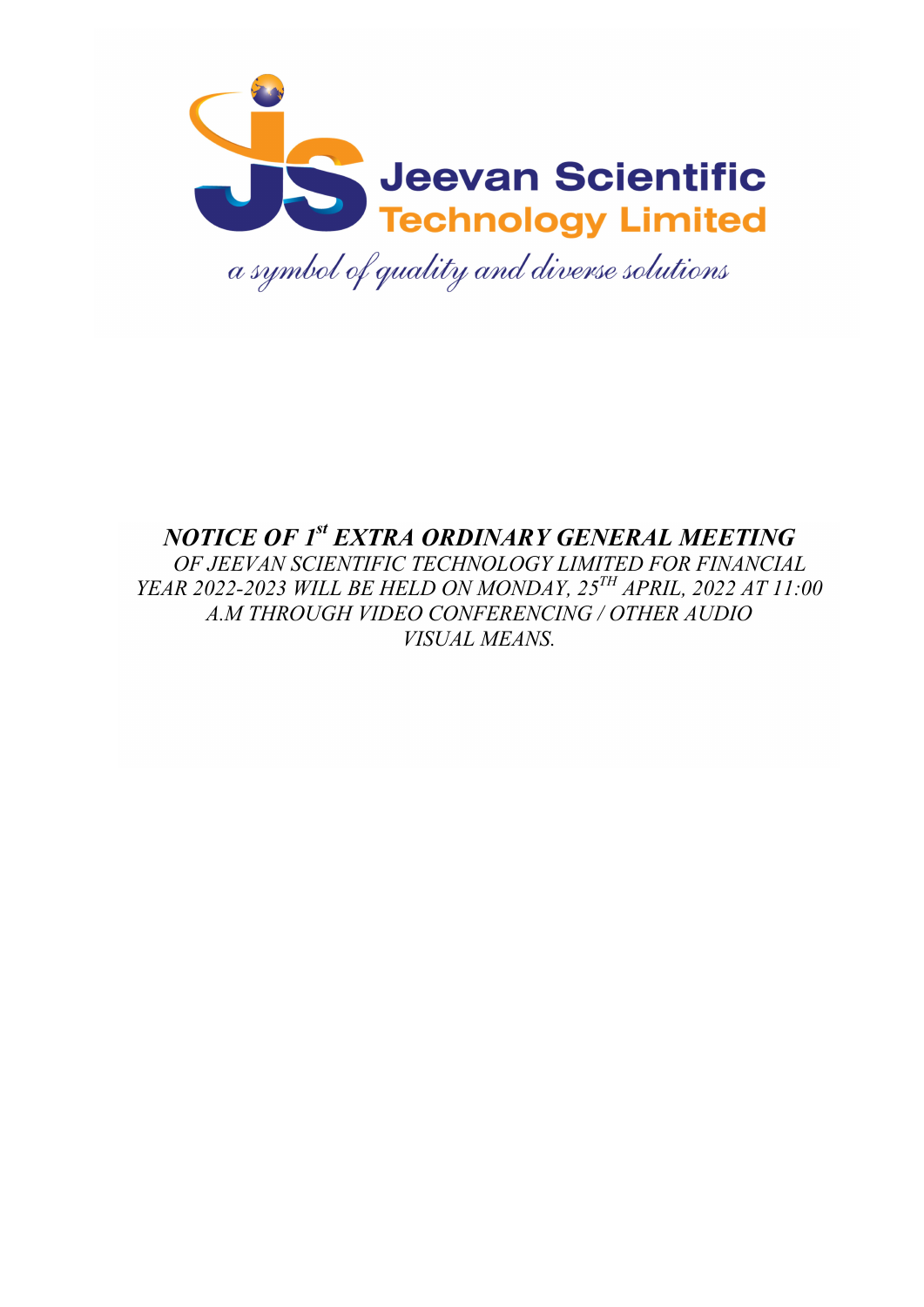

#### **NOTICE**

NOTICE IS HEREBY GIVEN THAT THE 01/2022-23 EXTRA-ORDINARY GENERAL MEETING OF THE SHAREHOLDERS OF JEEVAN SCIENTIFIC TECHNOLOGY LIMITED WILL BE HELD ON MONDAY, THE 25<sup>th</sup> DAY OF APRIL 2022 AT 11:00 A.M THROUGH VIDEO CONFERENCING AND OTHER AUDIO-VISUAL MEANS, TO TRANSACT THE FOLLOWING BUSINESS:

\_\_\_\_\_\_\_\_\_\_\_\_\_\_\_\_\_\_\_\_\_\_\_\_\_\_\_\_\_\_\_\_\_\_\_\_\_\_\_\_\_\_\_\_\_\_\_\_\_\_\_\_\_\_\_\_\_\_\_\_\_\_\_\_\_\_\_\_\_\_\_

#### SPECIAL BUSINESS:

Ī

### ITEM NO. 1: APPOINTMENT OF MR. JEEVAN KRISHNA KUCHIPUDI AS AN EXECUTIVE DIRECTOR OF THE COMPANY:

To consider and if thought fit, to pass with or without modification(s), the following resolution as an Ordinary Resolution.

**"RESOLVED FURTHER THAT** pursuant to the provisions of Sections 196, 197 read with Schedule V and other applicable provisions if any, of the Companies Act, 2013 including any statutory modification(s) or re-enactment thereof for the time being in force and Articles of Association of the Company, Consent of the members of the company be and is hereby accorded to appoint Mr. Jeevan Krishna Kuchipudi (DIN: 08207809) as Executive Director of the Company for a period of three years with effect from 14.02.2022 to 13.02.2025 at a remuneration of Rs. 4,50,000 p.m. and the Board of Directors be and is hereby authorized to vary or increase the remuneration, perquisites, and allowances etc. within such prescribed limits in terms of Schedule V of the Companies Act, 2013, as amended from time to time.

RESOLVED FURTHER THAT in the event of losses or inadequacy of profits in any financial year during his tenure, the Company shall pay to Mr. Jeevan Krishna Kuchipudi, remuneration by way of salaries and allowances as specified above as minimum remuneration and in accordance with the limits specified under the Companies Act, 2013 read with Schedule V to the Companies Act 2013, or such other limit as may be prescribed by the Government from time to time.

RESOLVED FURTHER THAT any of the Board of Directors be and is hereby authorized to do all such acts, deeds, matters and things as may be considered necessary, appropriate expedient or desirable including filing of necessary form with the office of the Registrar of Companies as maybe applicable to give effect to above resolution."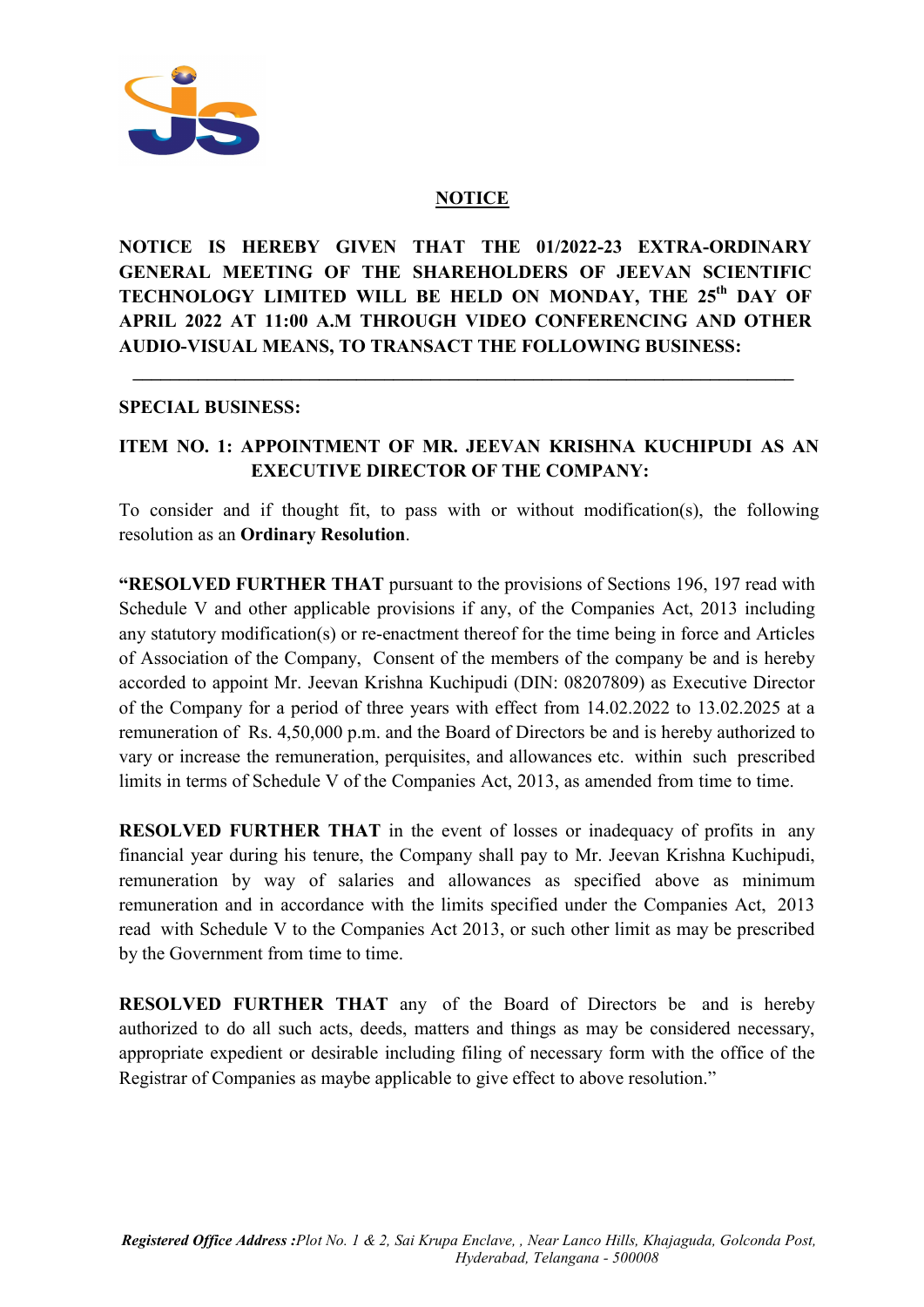

### ITEM NO. 2: APPOINTMENT OF DR. G. VENKATA SUBBARAO (DIN: 01900749) AS AN INDEPENDENT DIRECTOR OF THE COMPANY:

To consider and if thought fit, to pass, with or without modification(s), the following resolution as a Special Resolution.

"RESOLVED THAT pursuant to the provisions of Sections 149, 150, 152, 160 read with Schedule IV and any other applicable provisions of the Companies Act, 2013 and the Companies (Appointment and Qualifications of Directors) Rules, 2014 (including any statutory modification(s) or re-enactment thereof for the time being in force) and Provisions of SEBI (LODR) Regulations, 2015, Dr. G. Venkata Subbarao (DIN: 01900749), who was appointed as additional Director of the Company in the Independent category in the board meeting held on 25.03.2022 and holds office up to the date of the next annual general meeting or the last date on which the annual general meeting should have been held, whichever is earlier and who has submitted a declaration that he meets the criteria for independence as provided in Section 149(6) of the Companies Act, 2013, and the rules made thereunder, be and is hereby appointed as an Independent Director of the Company for a term of five consecutive years with effect from 25.03.2022 to 24.03.2027, not be liable to retire by rotation."

RESOLVED FURTHER THAT the Board of Directors be and are hereby authorized to do all such acts and take all such steps as may be necessary, proper or expedient to give effect to this resolution."

<Space intentionally left blank>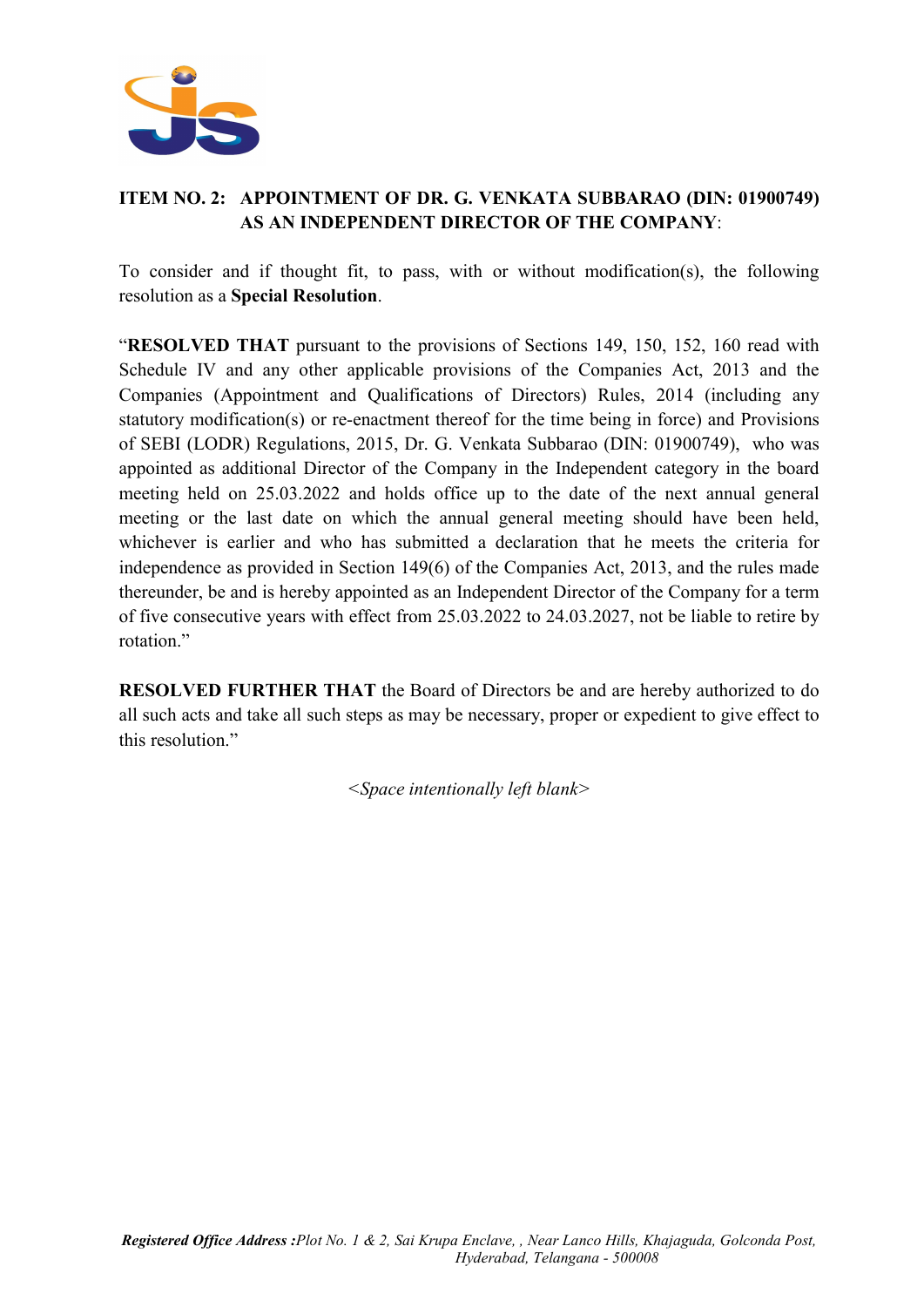

### ITEM NO. 3: APPOINTMENT OF MR. B. SURYAPRAKASA RAO (DIN: 08089189) AS AN INDEPENDENT DIRECTOR OF THE COMPANY:

To consider and if thought fit, to pass, with or without modification(s), the following resolution as a Special Resolution.

"RESOLVED THAT pursuant to the provisions of Sections 149, 150, 152, 160 read with Schedule IV and any other applicable provisions of the Companies Act, 2013 and the Companies (Appointment and Qualifications of Directors) Rules, 2014 (including any statutory modification(s) or re-enactment thereof for the time being in force) and Provisions of SEBI (LODR) Regulations, 2015, Mr. B. Suryaprakasa Rao (DIN: 08089189), who was appointed as additional Director of the Company in the Independent category in the board meeting held on 25.03.2022 and holds office up to the date of the next annual general meeting or the last date on which the annual general meeting should have been held, whichever is earlier and who has submitted a declaration that he meets the criteria for independence as provided in Section 149(6) of the Companies Act, 2013, and the rules made thereunder, be and is hereby appointed as an Independent Director of the Company for a term of five consecutive years with effect from 25.03.2022 to 24.03.2027, not be liable to retire by rotation."

RESOLVED FURTHER THAT the Board of Directors be and are hereby authorized to do all such acts and take all such steps as may be necessary, proper or expedient to give effect to this resolution."

> For and on behalf of the Board of Jeevan Scientific Technology Limited

 Sd/- Place: Hyderabad Krishna Kishore Kuchipudi Date: 25.03.2022 Vice-Chairman and Managing Director (DIN: 00876539)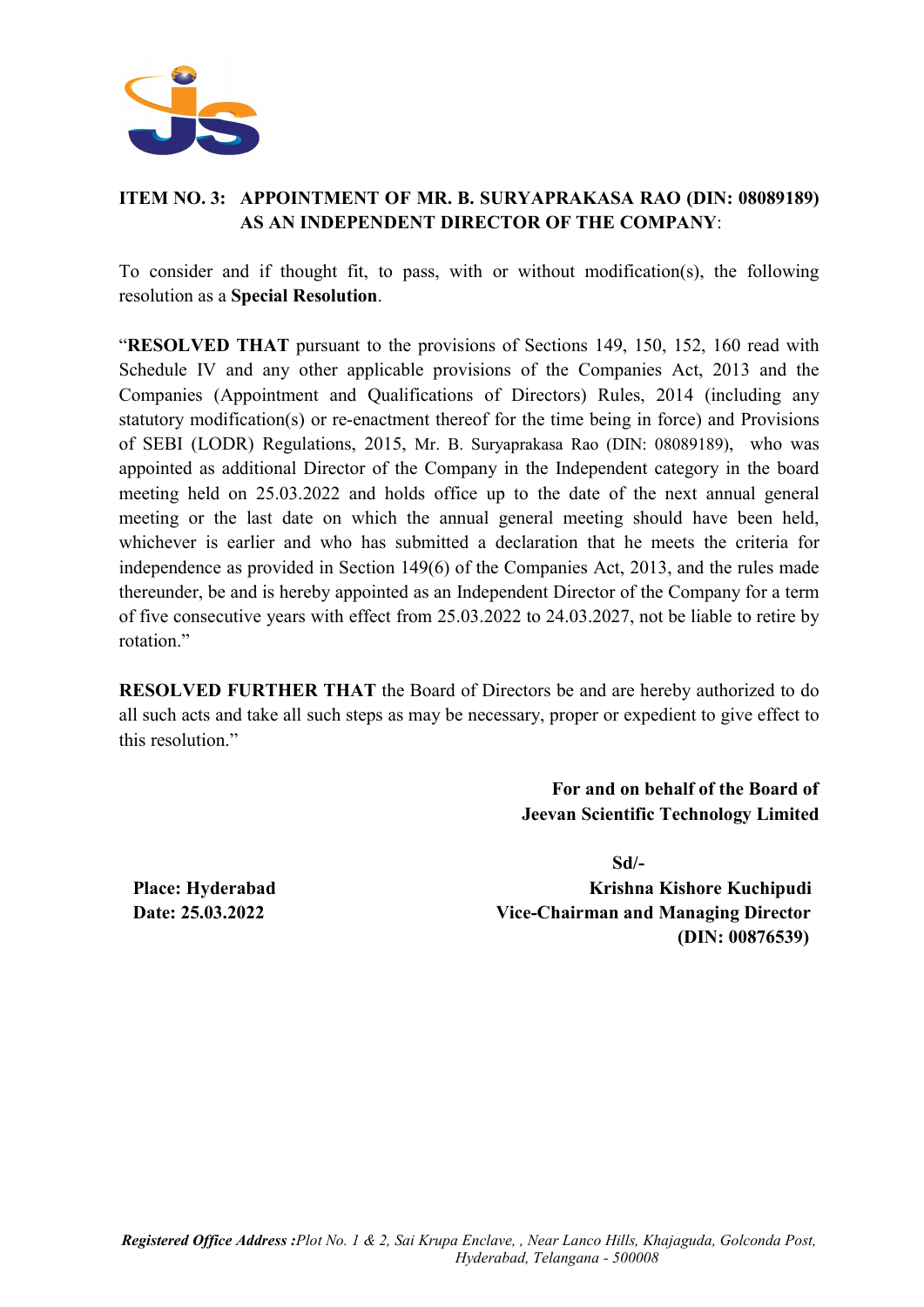

#### NOTES:

- 1. In view of the continuing Covid-19 pandemic and consequential restrictions imposed on the movements of people, the Ministry of Corporate Affairs ("MCA") has vide its General Circular No. 02/2021 dated January 13, 2021 read with Circular No. 20/2020 dated May 05, 2020 in conjunction with Circular No. 14/2020 dated April 08, 2020 and Circular No. 17/2020 dated April 13, 2020, 22/2020 dated June 15, 2020, 33/2020 dated September 28, 2020, 39/2020 dated December 31, 2020, 10/2021 dated June 23, 2021 and 20/2021 dated December 08, 2021 (collectively referred to as "MCA Circulars") and SEBI Circular No. SEBI/ HO/CFD/CMD1/CIR/P/2020/79 dated May 12, 2020 and SEBI/HO/CFD/CMD2/CIR/P/2021/ 11 dated January 15, 2021, Regulation 44 of Securities and Exchange Board of India (Listing Obligations and Disclosure Requirements) Regulations, 2015 ("Listing Regulations"), the MCA Circulars granted certain relaxations and thus permitted the holding of Extra Ordinary General Meeting ("EGM") of the companies through VC/OAVM viz. without the physical presence of the Members at a common venue. Hence in compliance with the provisions of the Companies Act, 2013 ("Act"), SEBI (Listing Obligations and Disclosure Requirements) Regulations, 2015 ("SEBI Listing Regulations") and MCA / SEBI Circulars, as applicable, the EGM of the Company is being held through VC / OAVM (e-EGM).
- 2. In compliance with applicable provisions of the Act read with the MCA Circulars and the Listing Regulations, the EGM of the Company is being conducted through VC/OAVM. In accordance with the Secretarial Standard-2 on General Meetings issued by the Institute of Company Secretaries of India ("ICSI") read with Clarification/Guidance on applicability of Secretarial Standards - 1 and 2 dated 15th April, 2020 issued by the ICSI, the proceedings of the EGM shall be deemed to be conducted at the Registered Office of the Company which shall be the deemed venue of the EGM.
- 3. Explanatory Statement pursuant to Section 102 of the Companies Act, 2013 and Regulation 36 (3) of the SEBI (LODR), Regulations, 2015, in respect of the Special Business to be transacted at the Extraordinary General Meeting as set out in the Notice is annexed hereto.
- 4. Pursuant to MCA Circular No. 14/2020 dated April 08, 2020, the facility to appoint proxy to attend and cast vote for the members is not available for this EGM. However, in pursuance of Section 112 and Section 113 of the Companies Act, 2013, representatives of the members such as the President of India or the Governor of a State or body corporate can attend the EGM through VC/OAVM and cast their votes through e-voting.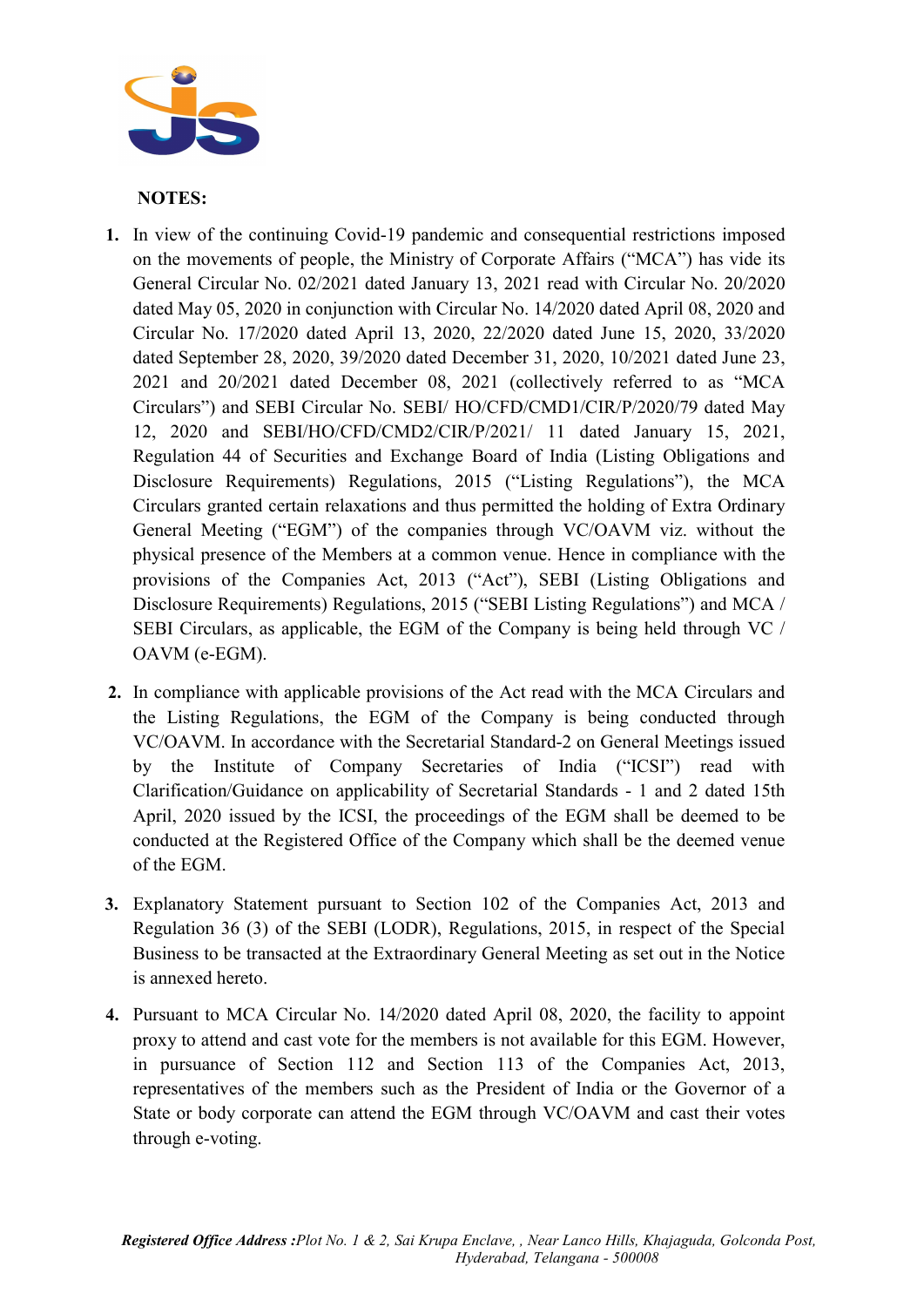

- 5. The Members can join the EGM in the VC/OAVM mode 15 minutes before and after the scheduled time of the commencement of the Meeting by following the procedure mentioned in the Notice. The facility of participation at the EGM through VC/OAVM will be made available to at least 1000 members on first come first served basis. This will not include large Shareholders (Shareholders holding 2% or more shareholding), Promoters, Institutional Investors, Directors, Key Managerial Personnel, the Chairpersons of the Audit Committee, Nomination and Remuneration Committee and Stakeholders Relationship Committee, Auditors etc. who are allowed to attend the EGM without restriction on account of first come first served basis.
- 6. The attendance of the Members attending the EGM through VC/OAVM will be counted for the purpose of ascertaining the quorum under Section 103 of the Companies Act, 2013.
- 7. The company has appointed Ms. Aakanksha, Practicing Company Secretaries, as scrutinizer of the company to scrutinize the voting process.
- 8. Pursuant to the provisions of Section 108 of the Companies Act, 2013 read with Rule 20 of the Companies (Management and Administration) Rules, 2014 (as amended) and Regulation 44 of SEBI (Listing Obligations & Disclosure Requirements) Regulations 2015 (as amended), and MCA Circulars dated April 08, 2020, April 13, 2020 and May 05, 2020 the Company is providing facility of remote evoting to its Members in respect of the business to be transacted at the EGM. For this purpose, the Company has entered into an agreement with Central Depository Services (India) Limited (CDSL) for facilitating voting through electronic means, as the authorized e-Voting's agency. The facility of casting votes by a member using remote e-voting as well as the e-voting system on the date of the EGM will be provided by CDSL.
	- 9. In line with the Ministry of Corporate Affairs (MCA) Circular No. 17/2020 dated April 13, 2020, the Notice calling the EGM has been uploaded on the website of the Company at http://www.jeevanscientific.com. The Notice can also be accessed from the websites of the Stock Exchanges i.e. BSE Limited at www.bseindia.com. The EGM Notice is also disseminated on the website of CDSL (agency for providing the Remote e-Voting facility and e-voting system during the EGM) i.e. www.evotingindia.com.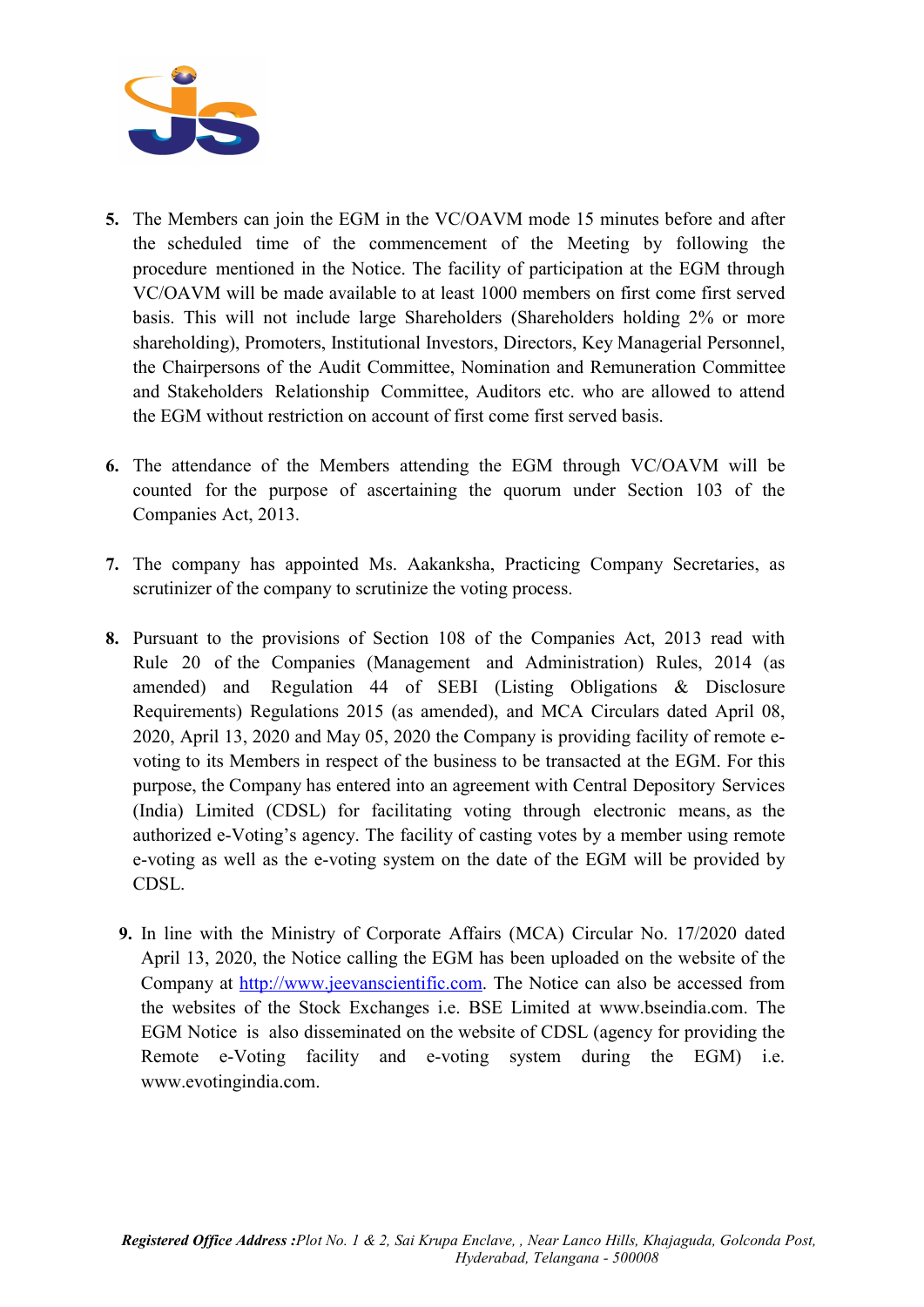

- 10. The EGM has been convened through VC/OAVM in compliance with applicable provisions of the Companies Act, 2013 read with MCA Circular No. 14/2020 dated April 8, 2020 and MCA Circular No. 17/2020 dated April 13, 2020 and MCA Circular No. 20/2020 dated May 05, 2020 and MCA Circular No. 2/2021 dated January 13, 2021 and 20/2021 dated December 08, 2021.
- 11. Since the EGM will be held through VC/OAVM Facility, Proxy form, Attendance Slip and the Route Map is not annexed in this Notice.

# THE INTRUCTIONS OF SHAREHOLDERS FOR REMOTE E-VOTING AND E- VOTING DURING EGM AND JOINING MEETING THROUGH VC/OAVM ARE AS UNDER:

- (i) The voting period begins on 22.04.2022 at 09.00 A.M and ends on 24.04.2022 at 05.00 P.M. During this period shareholders of the Company, holding shares either in physical form or in dematerialized form, as on the cut-off date (record date) 18.04.2022 may cast their vote electronically. The e-voting module shall be disabled by CDSL for voting thereafter.
- (ii) Shareholders who have already voted prior to the meeting date would not be entitled to vote at the meeting venue.
- (iii) Pursuant to SEBI Circular No. SEBI/HO/CFD/CMD/CIR/P/2020/242 dated 09.12.2020, under Regulation 44 of Securities and Exchange Board of India (Listing Obligations and Disclosure Requirements) Regulations, 2015; listed entities are required to provide remote e-voting facility to its shareholders, in respect of all shareholders' resolutions. However, it has been observed that the participation by the public non-institutional shareholders/retail shareholders is at a negligible level.

Currently, there are multiple e-voting service providers (ESPs) providing e-voting facility to listed entities in India. This necessitates registration on various ESPs and maintenance of multiple user IDs and passwords by the shareholders.

In order to increase the efficiency of the voting process, pursuant to a public consultation, it has been decided to enable e-voting to all the demat account holders, by way of a single login credential, through their demat accounts/ websites of Depositories/ Depository Participants. Demat account holders would be able to cast their vote without having to register again with the ESPs, thereby, not only facilitating seamless authentication but also enhancing ease and convenience of participating in e-voting process.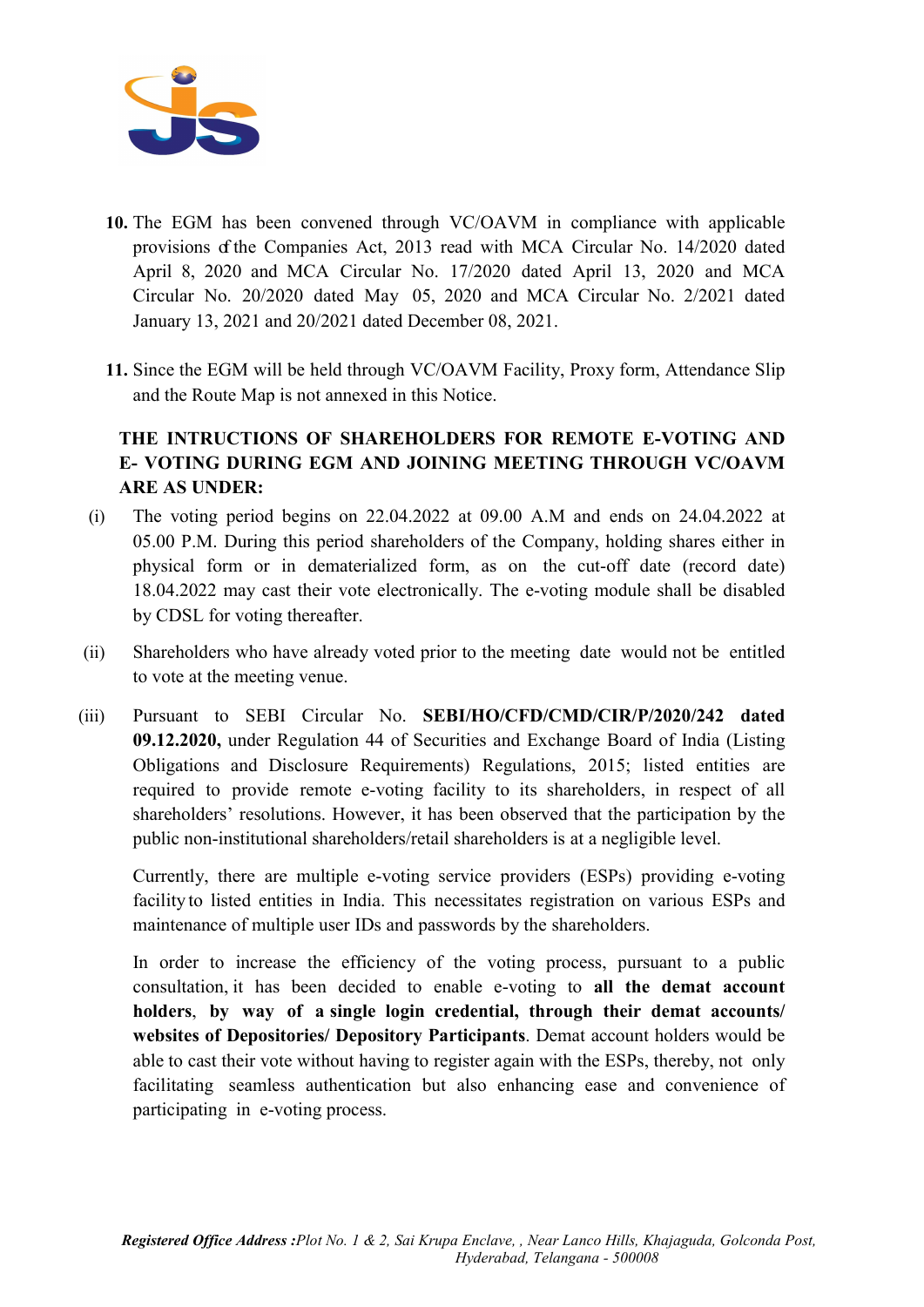

| Type of          | <b>Login Method</b>                                                      |  |
|------------------|--------------------------------------------------------------------------|--|
| shareholders     |                                                                          |  |
| Individual       | 1) Users who have opted for CDSL Easi / Easiest facility, can login      |  |
| Shareholders     | through their existing user id and password. Option will be made         |  |
| holding          | to reach e-Voting page without any further<br>available                  |  |
| securities<br>in | authentication. The URL for users to login to Easi / Easiest are         |  |
| mode<br>Demat    | https://web.cdslindia.com/myeasi/home/login<br><sub>or</sub>             |  |
| with CDSL        | visitwww.cdslindia.com and click on Login icon and select New            |  |
|                  | System Myeasi.                                                           |  |
|                  | 2) After successful login the Easi / Easiest user will be able to see    |  |
|                  | the e- Voting option for eligible companies where the evoting is         |  |
|                  | in progress as per the information provided by company. On               |  |
|                  | clicking the evoting option, the user will be able to see e-Voting       |  |
|                  | page of the e-Voting service provider for casting your vote during       |  |
|                  | the remote e-Voting period or joining virtual meeting & voting           |  |
|                  | during the meeting. Additionally, there is also links provided to        |  |
|                  | access the system of all e-Voting Service                                |  |
|                  | Providers i.e. CDSL/NSDL/KARVY/LINKINTIME, so that the                   |  |
|                  | user can visit the e-Voting service providers' website directly.         |  |
|                  | 3) If the user is not registered for Easi/Easiest, option to register is |  |
|                  | available<br>at                                                          |  |
|                  | https://web.cdslindia.com/myeasi/Registration/EasiRegistration           |  |
|                  | 4) Alternatively, the user can directly access e-Voting page by          |  |
|                  | providing Demat Account Number and PAN No. from a e-                     |  |
|                  | Voting link available on www.cdslindia.com home page. The                |  |
|                  | system will authenticate the user by sending OTP on registered           |  |
|                  | Mobile & Email as recorded in the Demat Account. After                   |  |
|                  | successful authentication, user will be able to see the e- Voting        |  |
|                  | option where the e-voting is in progress and also able to                |  |
|                  | directly access the system of all e-Voting Service Providers.            |  |
|                  | If you are already registered for NSDL IDeAS facility, please<br>1)      |  |
| Individual       | visit the e- Services website of NSDL. Open web browser by               |  |
| Shareholders     | typing the following URL: https://eservices.nsdl.com either on a         |  |
| holding          | Personal Computer or on a mobile. Once the home page of e-               |  |
| securities<br>in | Services is launched, click on the "Beneficial Owner" icon under         |  |
| mode<br>demat    | "Login" which is available under 'IDeAS' section. A new screen           |  |
| with <b>NSDL</b> | will open. You will have to enter your User ID and Password.             |  |
|                  | After successful authentication, you will be ableto see e-Voting         |  |
|                  | services. Click on "Access to e-Voting" under e-Voting services          |  |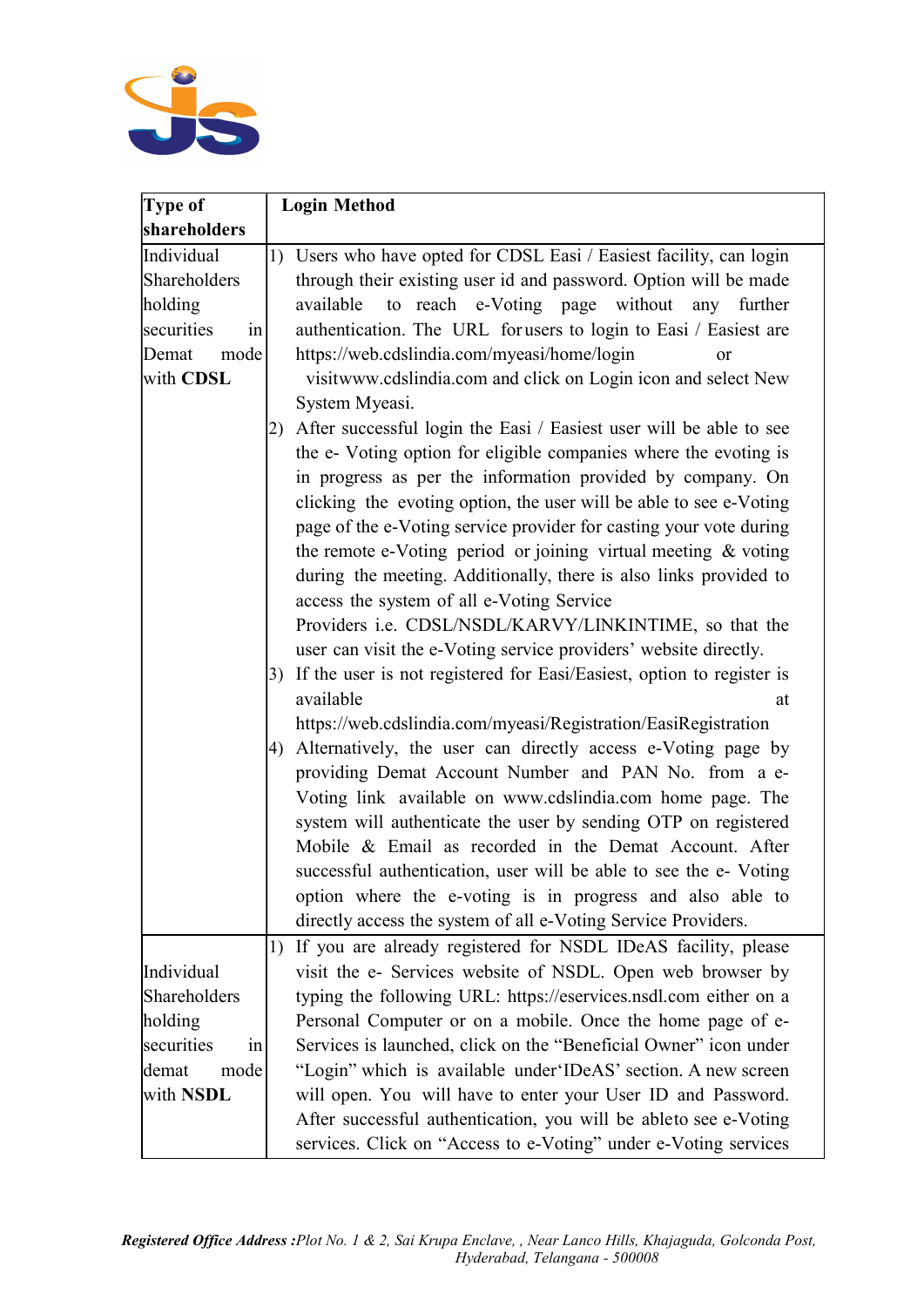

|                                                                    | and you will be able to see e-Voting page. Click on company       |  |  |
|--------------------------------------------------------------------|-------------------------------------------------------------------|--|--|
|                                                                    | name or e-Voting service provider name and you will be re-        |  |  |
|                                                                    | directed to e- Voting service provider website for casting your   |  |  |
|                                                                    | vote during the remote e-Voting period or joining virtual meeting |  |  |
|                                                                    | & voting during the meeting.                                      |  |  |
|                                                                    | 2) If the user is not registered for IDeAS e-Services, option to  |  |  |
|                                                                    | register is available at https://eservices.nsdl.com.<br>Select    |  |  |
|                                                                    | "Register Online for IDeAS "Portal"<br>or                         |  |  |
|                                                                    | Visit the e-Voting website of NSDL. Open web browser by typing    |  |  |
|                                                                    | the following URL: https://www.evoting.nsdl.com/ either on a      |  |  |
|                                                                    | Personal Computer or on a mobile. Once the home page of e-        |  |  |
| Voting system is launched, click on the icon "Login" which is      |                                                                   |  |  |
| available under 'Shareholder/Member' section. A new screen will    |                                                                   |  |  |
| open. You will have to enter your User ID (i.e. your sixteen digit |                                                                   |  |  |
| demat account number hold with NSDL), Password/OTP and a           |                                                                   |  |  |
|                                                                    | Verification Code as shown on the screen. After successful        |  |  |
|                                                                    | authentication, you will be redirected to NSDL Depository site    |  |  |
|                                                                    | wherein you can see e-Voting page. Click on company name or e-    |  |  |
|                                                                    | Voting service provider name and you will be redirected to e-     |  |  |
|                                                                    | Voting service provider website for casting your vote during the  |  |  |
|                                                                    | remote e-Voting period or joining virtual meeting & voting during |  |  |
|                                                                    | the meeting.                                                      |  |  |
| Individual                                                         | You can also login using the login credentials of your demat      |  |  |
| Shareholders                                                       | account through your Depository Participant registered with       |  |  |
| (holding                                                           | NSDL/CDSL for e- Voting facility. After Successful login, you     |  |  |
| securities in                                                      | will be able to see e-Voting option. Once you click on e-Voting   |  |  |
| Demat mode)                                                        | option, you will be redirected to NSDL/CDSL Depository site       |  |  |
| log in through                                                     | after successful authentication, wherein you can see e-Voting     |  |  |
| their                                                              | feature. Click on company name or e-Voting service provider       |  |  |
| depository                                                         | name and you will be redirected to e-Voting service provider      |  |  |
| participants                                                       | website for casting your vote during the remote e-Voting          |  |  |
|                                                                    | period or joining virtual meeting $&$ voting during the meeting.  |  |  |

(iv) In terms of SEBI circular no. SEBI/HO/CFD/CMD/CIR/P/2020/242 dated December 9, 2020 on e-Voting facility provided by Listed Companies, Individual shareholders holding securities in demat mode are allowed to vote through their demat account maintained with Depositories and Depository Participants. Shareholders are advised to update their mobile number and email Id in their demat accounts in order to access e- Voting facility.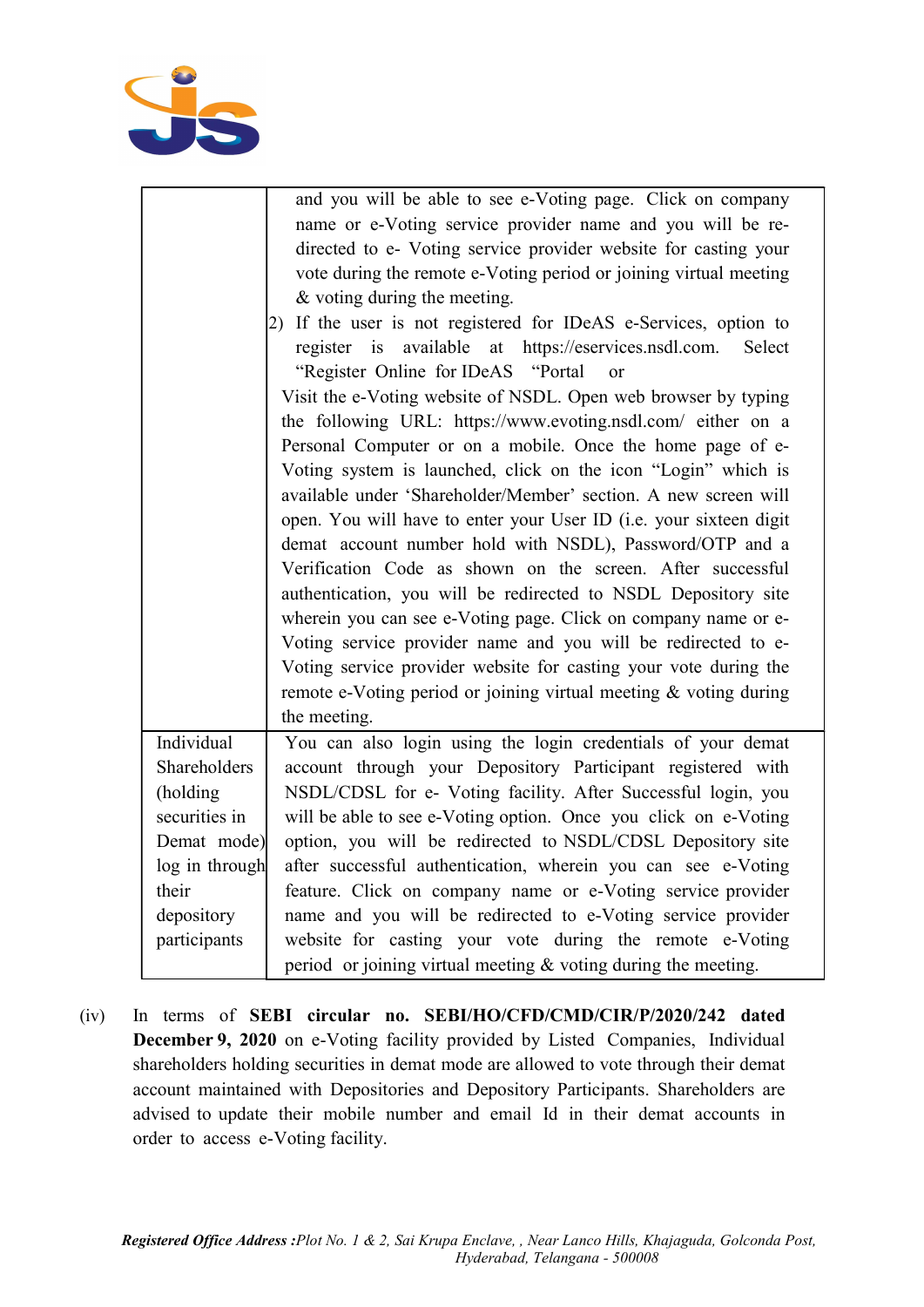

Pursuant to above said SEBI Circular, Login method for e-Voting and joining virtual meetings for Individual shareholders holding securities in Demat mode is given below:

Important note: Members who are unable to retrieve User ID/ Password are advised to use Forget User ID and Forget Password option available at abovementioned website.

Helpdesk for Individual Shareholders holding securities in demat mode for any technicalissues related to login through Depository i.e. CDSL and NSDL

| Login type                      | <b>Helpdesk details</b>                     |  |
|---------------------------------|---------------------------------------------|--|
| Individual Shareholders holding | Members facing any technical issue in login |  |
| securities in Demat mode with   | can contact CDSL helpdesk by sending a      |  |
| <b>CDSL</b>                     | request<br>at                               |  |
|                                 | helpdesk.evoting@cdslindia.comor contact    |  |
|                                 | at 022-23058738 and 22-23058542-43.         |  |
| Individual Shareholders holding | Members facing any technical issue in login |  |
| securities in Demat mode with   | can contact NSDL helpdesk by sending a      |  |
| <b>NSDL</b>                     | request at evoting@nsdl.co.in or call at    |  |
|                                 | toll free no.: 1800 1020 990 and 1800 22    |  |
|                                 | 44 30                                       |  |

### (v) Login method for e-Voting and joining virtual meeting for shareholders other than individual shareholders holding in Demat form & physical shareholders.

- 1) The shareholders should log on to the e-voting website www.evotingindia.com.
- 2) Click on "Shareholders" module.
- 3) Now enter your User ID
	- a. For CDSL: 16 digits beneficiary ID,
	- b. For NSDL: 8 Character DP ID followed by 8 Digits Client ID,
	- c. Shareholders holding shares in Physical Form should enter Folio Number registered with the Company.
- 4) Next enter the Image Verification as displayed and Click on Login.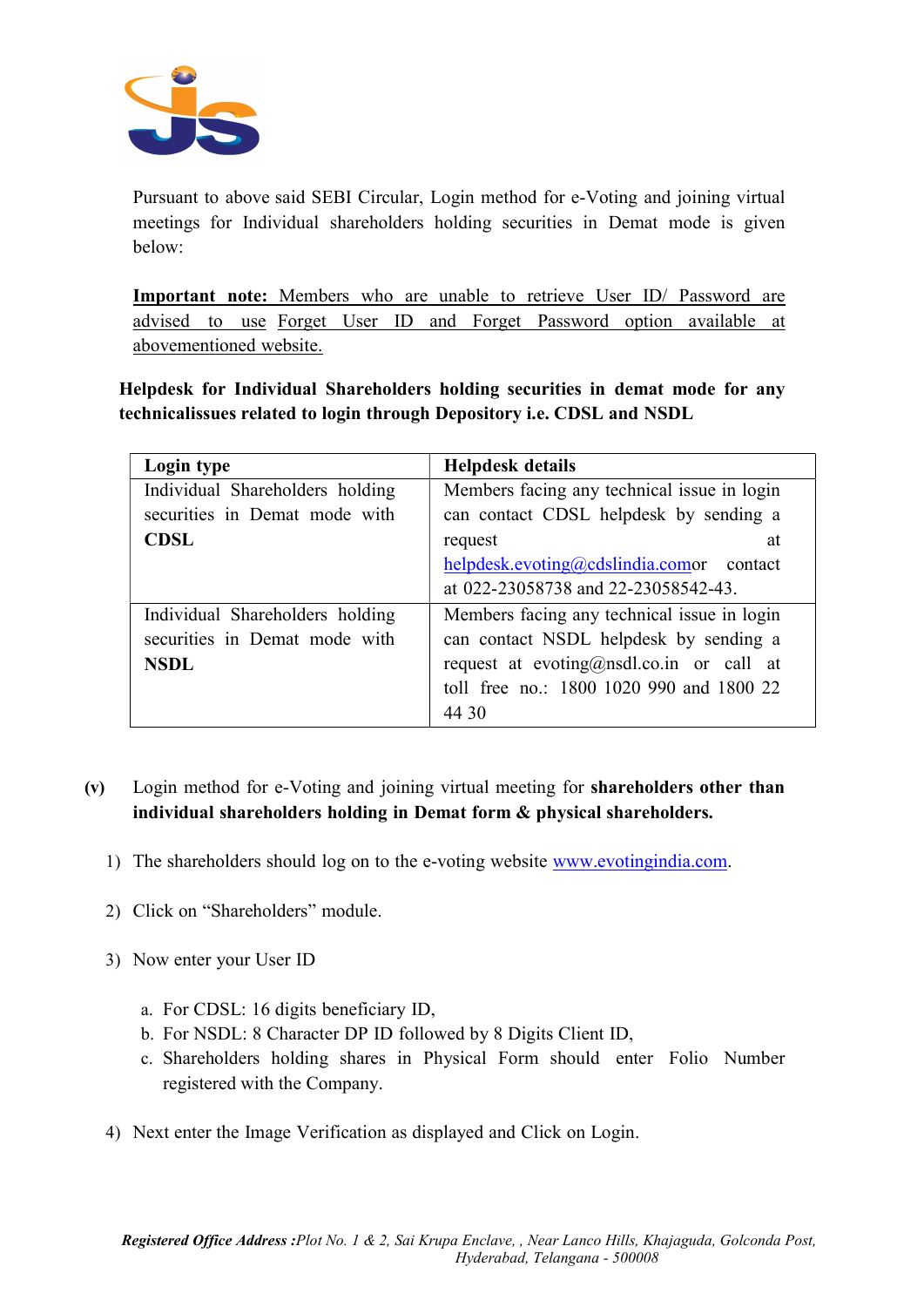

- 5) If you are holding shares in demat form and had logged on to www.evotingindia.com and voted on an earlier e-voting of any company, then your existing password is to be used.
- 6) If you are a first-time user follow the steps given below:

|                | For Shareholders holding shares in Demat Form other than individual                                                                                                            |  |
|----------------|--------------------------------------------------------------------------------------------------------------------------------------------------------------------------------|--|
|                | and Physical Form                                                                                                                                                              |  |
| <b>PAN</b>     | Enter your 10 digit alpha-numeric *PAN issued by Income Tax Department<br>(Applicable for both demat shareholders as well as physical shareholders)                            |  |
|                | Shareholders who have not updated their PAN with the Company/Depository<br>Participant are requested to use the sequence number sent by<br>Company/RTA or contact Company/RTA. |  |
| Dividend       | Enter the Dividend Bank Details or Date of Birth (in dd/mm/yyyy format)                                                                                                        |  |
| Bank           | as recorded in your demat account or in the company records in order to                                                                                                        |  |
| Details        | login.                                                                                                                                                                         |  |
| <b>OR</b> Date | If both the details are not recorded with the depository or company, please                                                                                                    |  |
| Of Birth       | enter the member id / folio number in the Dividend Bank details field as                                                                                                       |  |
| (DOB)          | mentioned in instruction $(v)$ .                                                                                                                                               |  |

- (vi) After entering these details appropriately, click on "SUBMIT" tab.
- (vii) Shareholders holding shares in physical form will then directly reach the Company selection screen. However, shareholders holding shares in demat form will now reach 'Password Creation' menu wherein they are required to mandatorily enter their login password in the new password field. Kindly note that this password is to be also used by the demat holders for voting for resolutions of any other company on which they are eligible to vote, provided that company opts for e-voting through CDSL platform. It is strongly recommended not to share your password with any other person and take utmost care to keep your password confidential.
- (viii) For shareholders holding shares in physical form, the details can be used only for evoting on the resolutions contained in this Notice.
- (ix) Click on the EVSN for the relevant <JSTL / Jeevan Scientific Technology Limited> on which you choose to vote.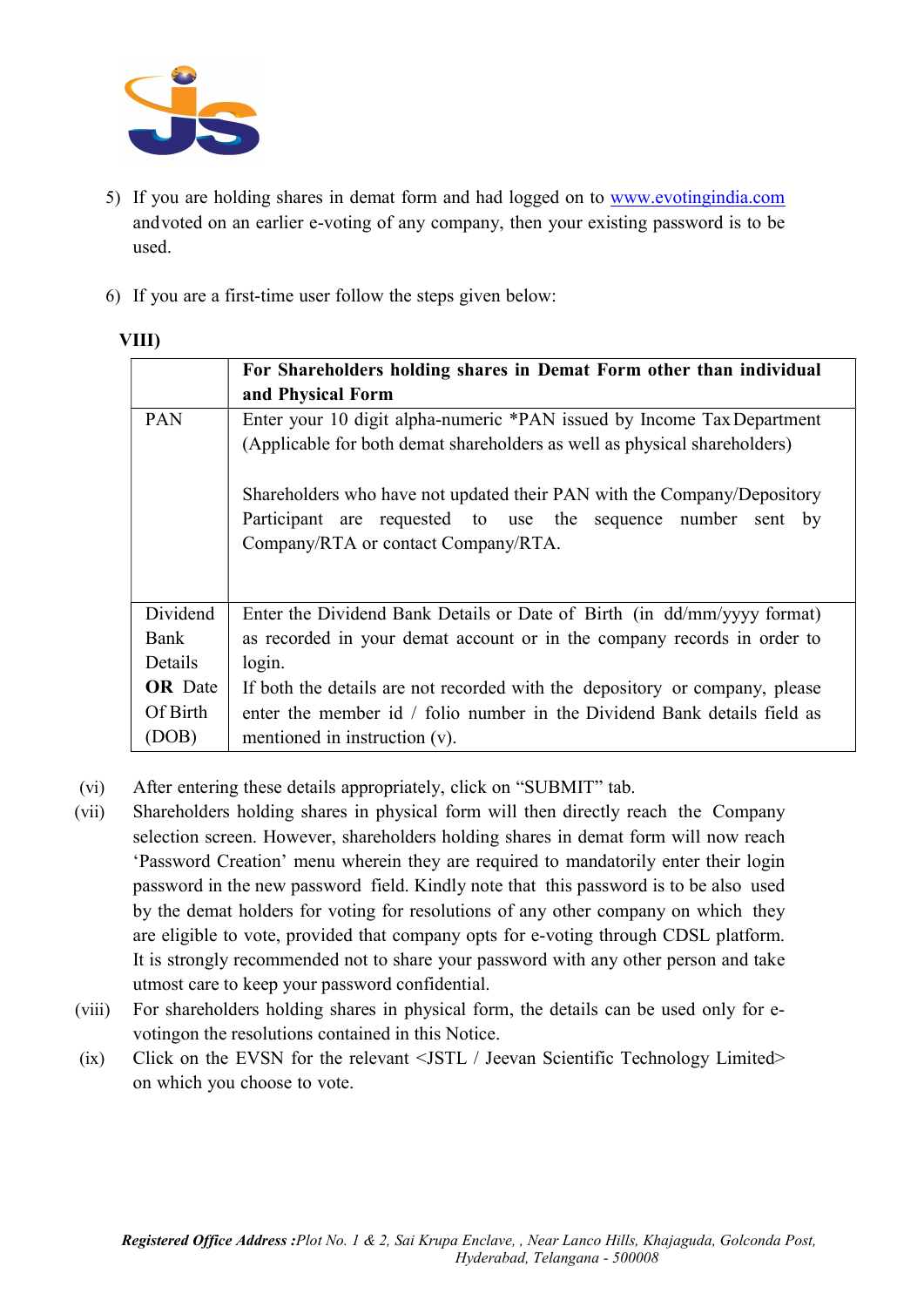

- (x) On the voting page, you will see "RESOLUTION DESCRIPTION" and against the same the option "YES/NO" for voting. Select the option YES or NO as desired. The option YES implies that you assent to the Resolution and option NO implies that you dissent to the Resolution.
- (xi) Click on the "RESOLUTIONS FILE LINK" if you wish to view the entire Resolution details.
- (xii) After selecting the resolution, you have decided to vote on, click on "SUBMIT". A confirmation box will be displayed. If you wish to confirm your vote, click on "OK", else to change your vote, click on "CANCEL" and accordingly modify your vote.
- (xiii) Once you "CONFIRM" your vote on the resolution, you will not be allowed to modify your vote.
- (xiv) You can also take a print of the votes cast by clicking on "Click here to print" option on the Voting page.
- (xv) If a demat account holder has forgotten the login password then Enter the User ID and the image verification code and click on Forgot Password  $\&$  enter the details as prompted by the system.
- (xvi) Facility for Non Individual Shareholders and Custodians –Remote Voting
	- Non-Individual shareholders (i.e. other than Individuals, HUF, NRI etc.) and Custodians are required to log on to www.evotingindia.com and register themselves in the "Corporates" module.
	- A scanned copy of the Registration Form bearing the stamp and sign of the entity should be emailed to helpdesk.evoting@cdslindia.com.
	- After receiving the login details a Compliance User should be created using the admin login and password. The Compliance User would be able to link the account(s) for which they wish to vote on.
	- The list of accounts linked in the login should be mailed to helpdesk.evoting@cdslindia.com and on approval of the accounts they would be able to cast their vote.
	- A scanned copy of the Board Resolution and Power of Attorney (POA) which they have issued in favour of the Custodian, if any, should be uploaded in PDF format in the system for the scrutinizer to verify the same.
	- Alternatively Non Individual shareholders are required to send the relevant Board Resolution/ Authority letter etc. together with attested specimen signature of the duly authorized signatory who are authorized to vote, to the Scrutinizer and to the Company at the email address viz; projakt  $321$  @gmail.com (designated email address by company) , if they have voted from individual tab & not uploaded same in the CDSL e-voting system for the scrutinizer to verify the same.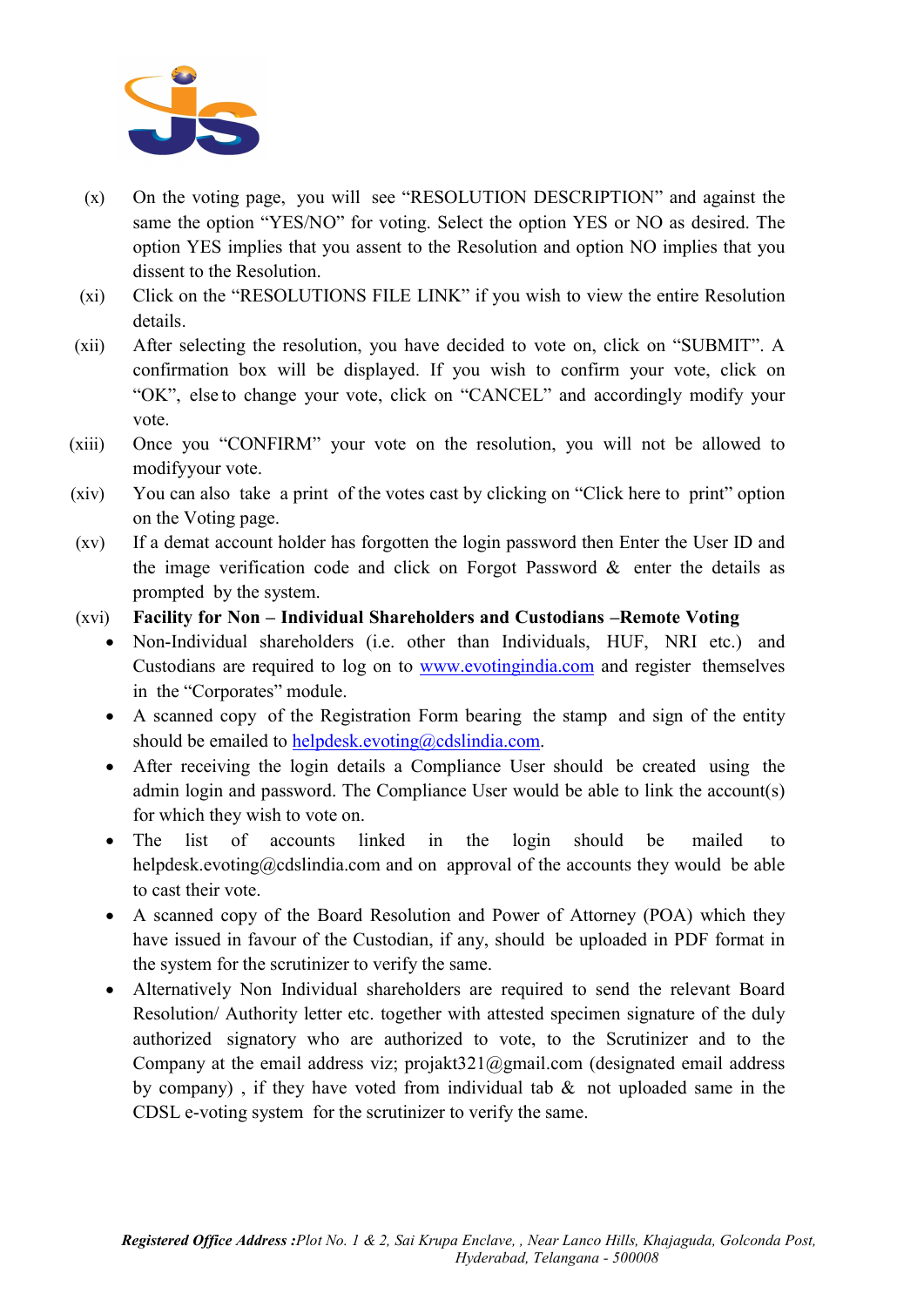

# INSTRUCTIONS FOR SHAREHOLDERS ATTENDING THE EGM THROUGH VC/OAVM & E-VOTING DURING MEETING ARE AS UNDER:

- 1. The procedure for attending meeting  $\&$  e-Voting on the day of the EGM is same as the instructions mentioned above for Remote e-voting.
- 2. The link for VC/OAVM to attend meeting will be available where the EVSN of Company will be displayed after successful login as per the instructions mentioned above for Remote e-voting.
- 3. Shareholders who have voted through Remote e-Voting will be eligible to attend the meeting. However, they will not be eligible to vote at the EGM.
- 4. Shareholders are encouraged to join the Meeting through Laptops / IPads for better experience.
- 5. Further shareholders will be required to allow Camera and use Internet with a good speed to avoid any disturbance during the meeting.
- 6. Please note that Participants Connecting from Mobile Devices or Tablets or through Laptop connecting via Mobile Hotspot may experience Audio/Video loss due to Fluctuation in their respective network. It is therefore recommended to use Stable Wi-Fi or LAN Connection to mitigate any kind of aforesaid glitches.
	- 7. Shareholders who would like to express their views/ask questions during the meeting may register themselves as a speaker by sending their request in advance at least 5 days prior to meeting mentioning their name, demat account number/folio number, email id, mobile number at info@jeevanscientific.com .The shareholders who do not wish to speak during the EGM but have queries may send their queries in advance 5 days prior to meeting mentioning their name, demat account number/folio number, email id, mobile number at  $info@ieevanscientific.com$ . These queries will be replied to by the company suitably by email.
- 8. Those shareholders who have registered themselves as a speaker will only be allowed to express their views/ask questions during the meeting.
- 9. Only those shareholders, who are present in the EGM through VC/OAVM facility and have not casted their vote on the Resolutions through remote e-Voting and are otherwise not barred from doing so, shall be eligible to vote through e-Voting system available during the EGM.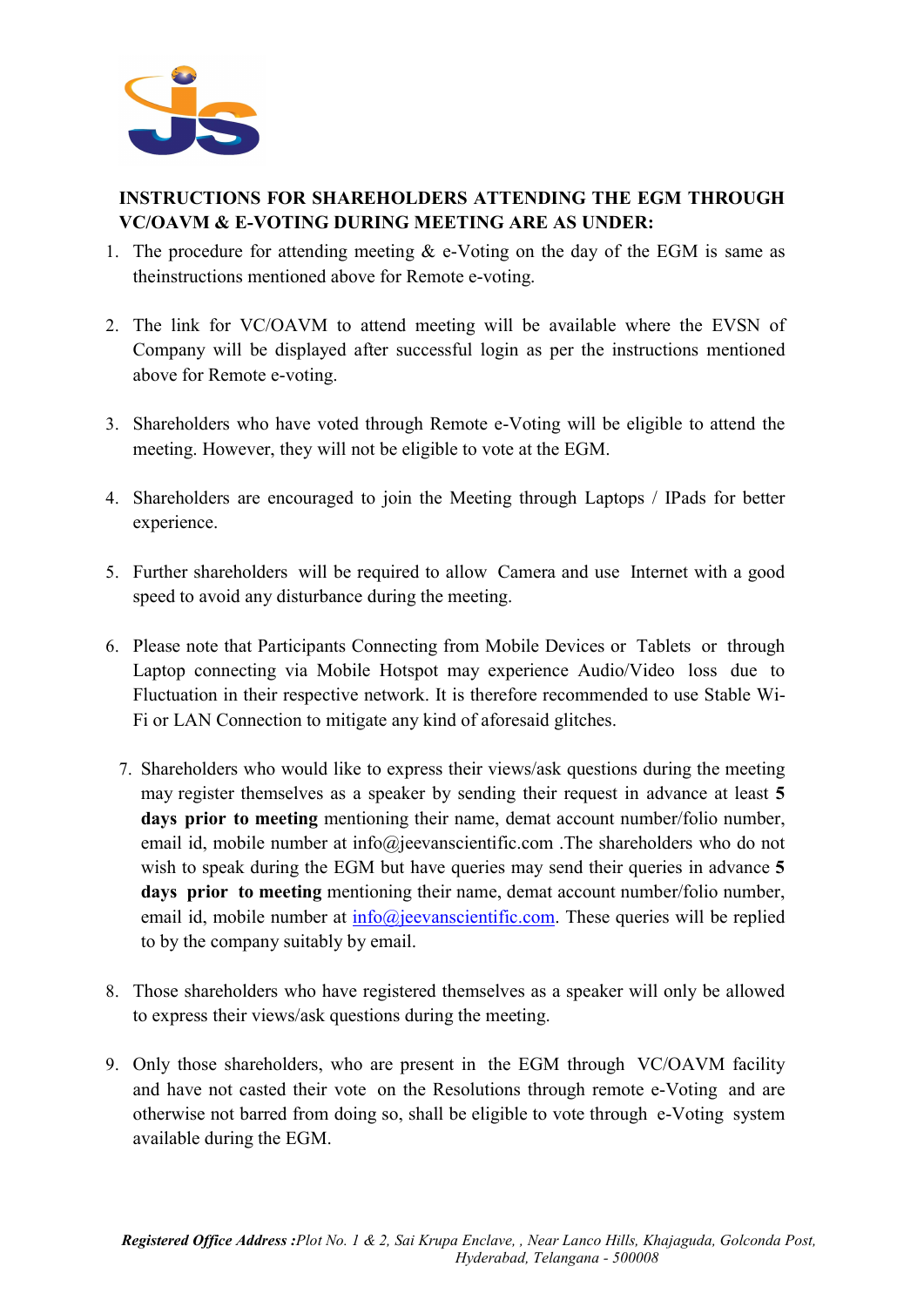

10. If any Votes are cast by the shareholders through the e-voting available during the EGM and if the same shareholders have not participated in the meeting through VC/OAVM facility, then the votes cast by such shareholders shall be considered invalid as the facility of e-voting during the meeting is available only to the shareholders attending the meeting.

### 11. PROCESS FOR THOSE SHAREHOLDERS WHOSE EMAIL/MOBILE NO. ARE NOT REGISTERED WITH THE COMPANY/DEPOSITORIES.

- 1. For Physical shareholders- please provide necessary details like Folio No., Name of shareholder, scanned copy of the share certificate (front and back), PAN (selfattested scanned copy of PAN card), AADHAR (self-attested scanned copy of Aadhar Card) by email to Company/RTA email id.
- 2. For Demat shareholders -, Please update your email id & mobile no. with your respective Depository Participant (DP)
- 3. For Individual Demat shareholders Please update your email id  $&$  mobile no. with your respective Depository Participant (DP) which is mandatory while e-Voting & joining virtual meetings through Depository.

If you have any queries or issues regarding attending EGM & e-Voting from the CDSL e- Voting System, you can write an email to helpdesk.evoting@cdslindia.com or contact at 022- 23058738 and 022-23058542/43.

All grievances connected with the facility for voting by electronic means may be addressed to Mr. Rakesh Dalvi, Sr. Manager, (CDSL, ) Central Depository Services (India) Limited, A Wing, 25th Floor, Marathon Futurex, Mafatlal Mill Compounds, N M Joshi Marg, Lower Parel (East), Mumbai - 400013 or send an email to helpdesk.evoting@cdslindia.com

> For and on behalf of the Board of Jeevan Scientific Technology Limited

 Sd/- Place: Hyderabad Krishna Kishore Kuchipudi Date: 25.03.2022 Vice-Chairman and Managing Director (DIN: 00876539)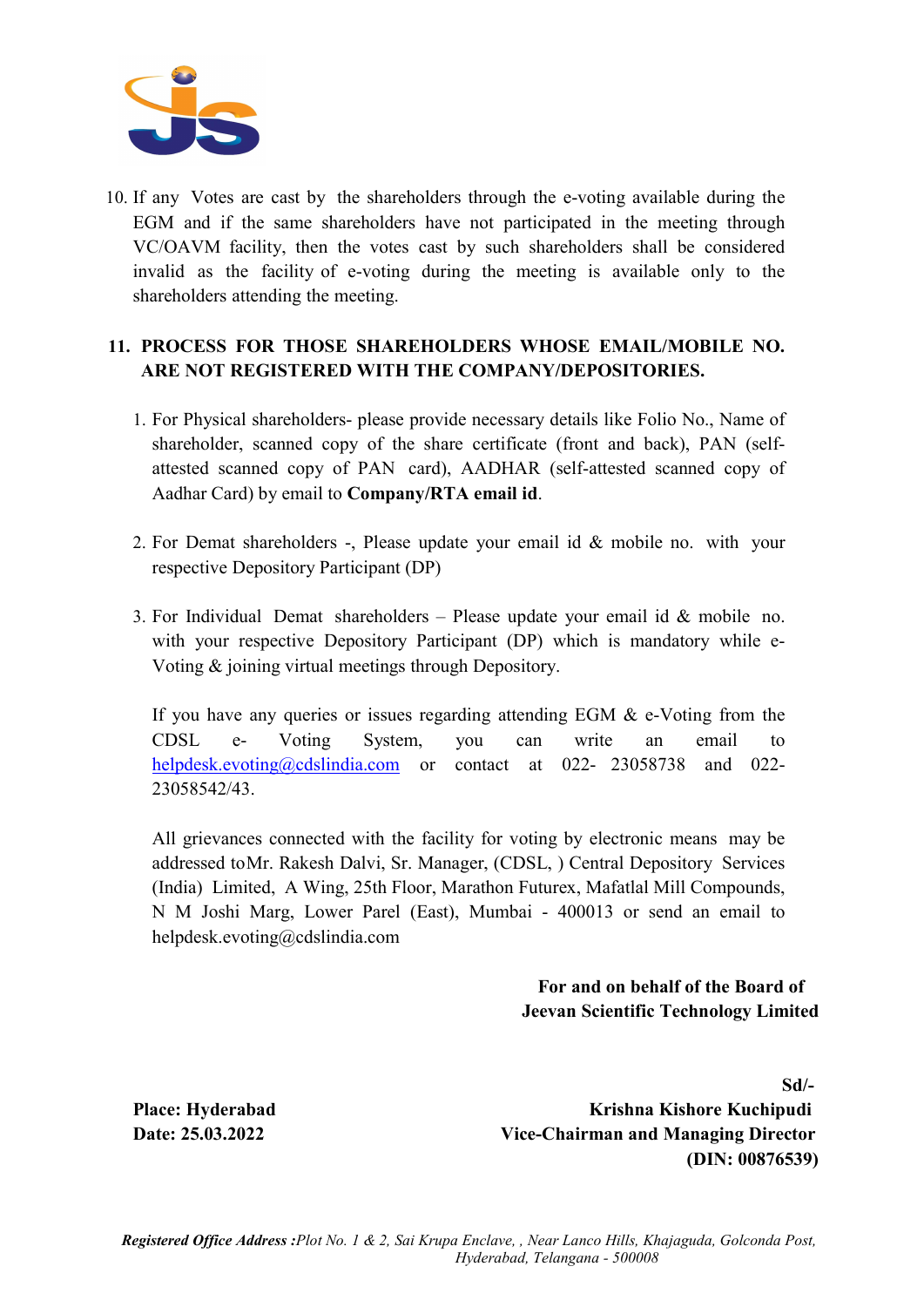

# EXPLANATORY STATEMENT [Pursuant to Section 102 of the Companies Act, 2013]

# ITEM NO. 1: MR. JEEVAN KRISHNA KUCHIPUDI AS AN EXECUTIVE DIRECTOR OF THE COMPANY:

Based on the recommendations of the Nomination and Remuneration Committee, the Board of Directors of the Company at the meeting held on 25.03.2022, appointed Mr. Jeevan Krishna Kuchipudi as an Executive Director of the Company w.e.f 14.02.2022 to 13.02.2025 at a remuneration of Rs. 4,50,000/- per month which is subject to the approval of the members of the Company.

Pursuant to reg. 17(1)(C) of SEBI (LODR) Regulations, 2015, the listed entity shall ensure that approval of shareholders for appointment of a person on the Board of Directors is taken at the next general meeting or within a time period of three months from the date of appointment, whichever is earlier. Accordingly, the Board of Directors recommends the passing of the above resolution as an Ordinary Resolution set out in the item no. 1 of the notice for appointment of Mr. Jeevan Krishna Kuchipudi as an Executive Director of the Company.

Save and except Mr. Jeevan Krishna Kuchipudi, being an appointee and Mr. K. Krishna Kishore, Managing Director and Mrs. Snigdha Mothukuri being his relatives, none of the other Directors/Key Managerial Personnel and their relatives is in any way interested or concerned financially or otherwise, in the Resolution set out in the notice.

#### Information in accordance with Schedule V of Companies Act, 2013

#### I. GENERAL INFORMATION

|                | <b>Nature of Industry</b>                                                                                                                                                         | : Clinical Research |                  |                  |
|----------------|-----------------------------------------------------------------------------------------------------------------------------------------------------------------------------------|---------------------|------------------|------------------|
| $\overline{2}$ | Date or expected date of commencement of commercial: The Company started its<br>commercial operations on 02.02.1999.                                                              |                     |                  |                  |
| $\overline{3}$ | In case of new companies, expected date of commencement of business activities as<br>per project approved by financial institutions appearing in the prospects:<br>Not Applicable |                     |                  |                  |
| $\overline{4}$ | Financial performance based on given indications                                                                                                                                  |                     |                  |                  |
|                | <b>Particulars</b>                                                                                                                                                                | 2020-21             | 2019-20          | 2018-19          |
|                |                                                                                                                                                                                   | (Rs.in<br>lakhs)    | (Rs.in<br>lakhs) | (Rs.in<br>lakhs) |
|                | <b>Turnover</b>                                                                                                                                                                   | 4284.79             | 2308.85          | 2640.13          |
|                | Net profit after Tax                                                                                                                                                              | 1131.90             | (783.90)         | 137.34           |
| 5              | Foreign investments or collaborations, if any: Subsidiary $Co. - NA$                                                                                                              |                     |                  |                  |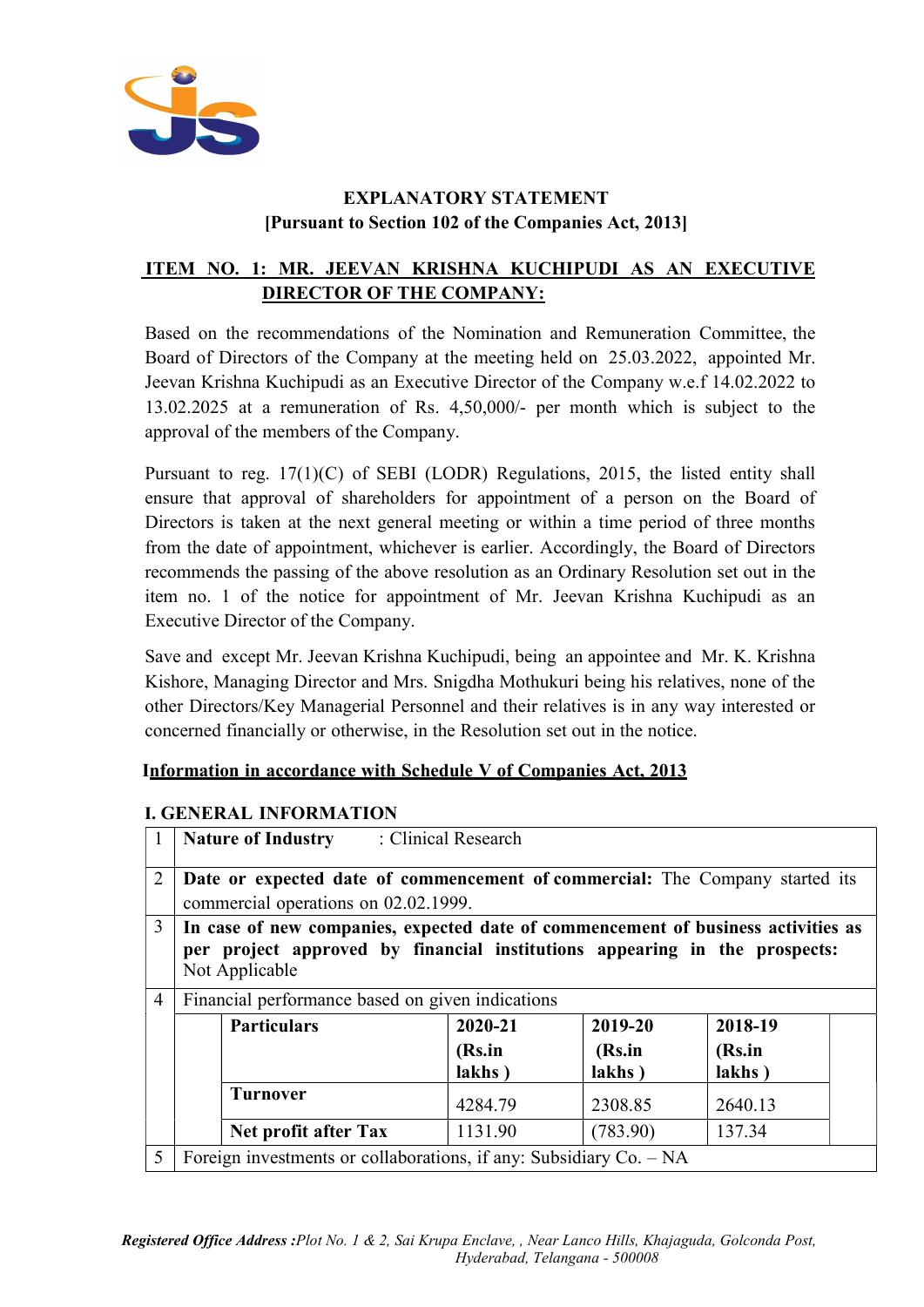

### II. INFORMATION ABOUT THE APPOINTEE:

| 1. | Background Details: Mr. Jeevan Krishna Kuchipudi is a passionate leader and an          |
|----|-----------------------------------------------------------------------------------------|
|    | enthusiastic honors business graduate with diverse global experience, exceptionally     |
|    | in IT, Operations and Finance. Formerly served as the CEO & Executive Director of       |
|    | Enhops. He pursued undergraduate program for engineering in Computer Science            |
|    | from VNR Vignana Jyothi Institute of Engineering & Technology and Masters in            |
|    | Business Administration (MBA) in Finance from San Diego State University.               |
| 2. | Past Remuneration: NA                                                                   |
| 3. | Recognition or awards : -- Nil                                                          |
| 4. | Job Profile and his suitability: Based on his work experience and suitability it was    |
|    | proposed to appoint Mr. Jeevan Krishna Kuchipudi as an Executive Director of the        |
|    | Company.                                                                                |
| 5. | <b>Remuneration proposed:</b>                                                           |
|    | As set out in the resolutions for the item No.1 the remuneration to Mr. Jeevan Krishna  |
|    | Kuchipudi, Executive Director has the approval of the Nomination and Remuneration       |
|    | Committee and Board of Directors and is within the limits specified under Schedule V    |
|    | of the Companies Act, 2013.                                                             |
| 6. | Comparative remuneration profile with respect to industry, size of the company profile  |
|    | of the position and person (in case of expatriates the relevant details would be w.r.t. |
|    | the country of his origin):                                                             |
|    |                                                                                         |
|    | Taking into consideration of the size of the Company, the profile of Mr. Jeevan Krishna |
|    | Kuchipudi and the responsibilities shouldered by him the aforesaid remuneration         |
|    | package is commensurate with the remuneration package paid to managerial positions      |
|    | in other companies.                                                                     |
| 7. | Pecuniary relationship directly or indirectly with the Company, or relationship         |
|    | with the managerial personnel, if any: Besides the remuneration and his shareholding    |
|    | of 5,24,300 equity shares constituting 3.43 % of paid up capital of the company,        |
|    | Mr. Jeevan Krishna Kuchipudi does not have any pecuniary relationship directly or       |
|    | indirectly with the Company, or relationshipwith the managerial personnel, if any.      |

#### III. OTHER INFORMATION:

- 1. Reasons for inadequate profits: NA
- 2. Steps taken or proposed to be taken for improvement: NA
- 3. Expected increase in productivity and profit in measurable terms: NA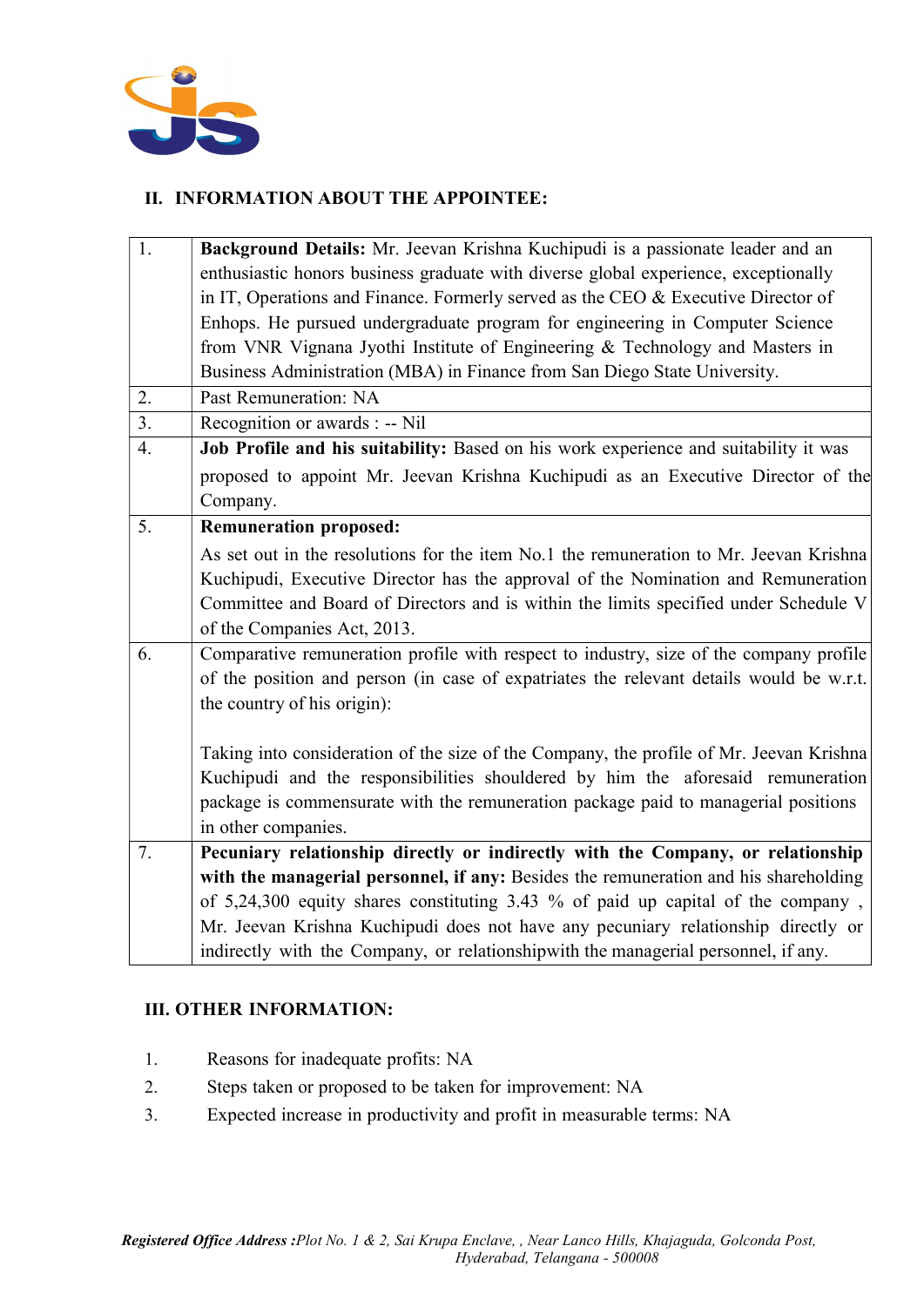

# ITEM NO.2: APPOINTMENT OF DR. G. VENKATA SUBBARAO (DIN: 01900749) AS AN INDEPENDENT DIRECTOR OF THE COMPANY:

Dr. G. Venkata Subbarao was appointed as an Additional Directors of the Company on 25.03.2022 in terms of Section 161 (1) of the Companies Act, 2013 and provisions of SEBI (LODR) Regulations, 2015 in the category of 'Non-Executive Independent', who shall hold office up to the date of the next annual general meeting or the last date on which the annual general meeting should have been held, whichever is earlier and are eligible for appointment to the office of a Director at General Meeting in terms of Section 160 of the Companies Act, 2013. The Company has received a notice from a member under Section 160 of the Companies Act 2013, for appointment of Dr. G. Venkata Subbarao for the office of Director in Independent category.

Pursuant to reg. 17(1)(C) of SEBI (LODR) Regulations, 2015, the listed entity shall ensure that approval of shareholders for appointment of a person on the Board of Directors is taken at the next general meeting or within a time period of three months from the date of appointment, whichever is earlier. Accordingly, in order to ensure compliance with the provisions of SEBI (LODR) Regulations, 2015 and Sections 149 and 152 of the Companies Act, 2013 read with Rules made there under and Schedule IV of the Act, it is proposed that approval of the shareholders be accorded for the appointment of Dr. G. Venkata Subbarao as 'Non-executive Independent Director' for a term up to 5 consecutive years commencing from the date of his appointment as an Additional Director i.e. w.e.f 25.03.2022 to 24.03.2027.

Accordingly the Board of Directors recommends the passing of the above resolution as Special Resolution set out in the item no. 2 of the notice for appointment of Dr. G. Venkata Subbarao as an independent director.

Save and except Dr. G. Venkata Subbarao, Independent Director, being the appointee, none of the other Directors/Key Managerial Personnel and their relatives is in any way interested or concerned financially or otherwise, in their respective Resolutions set out in the notice.

<Space intentionally left blank>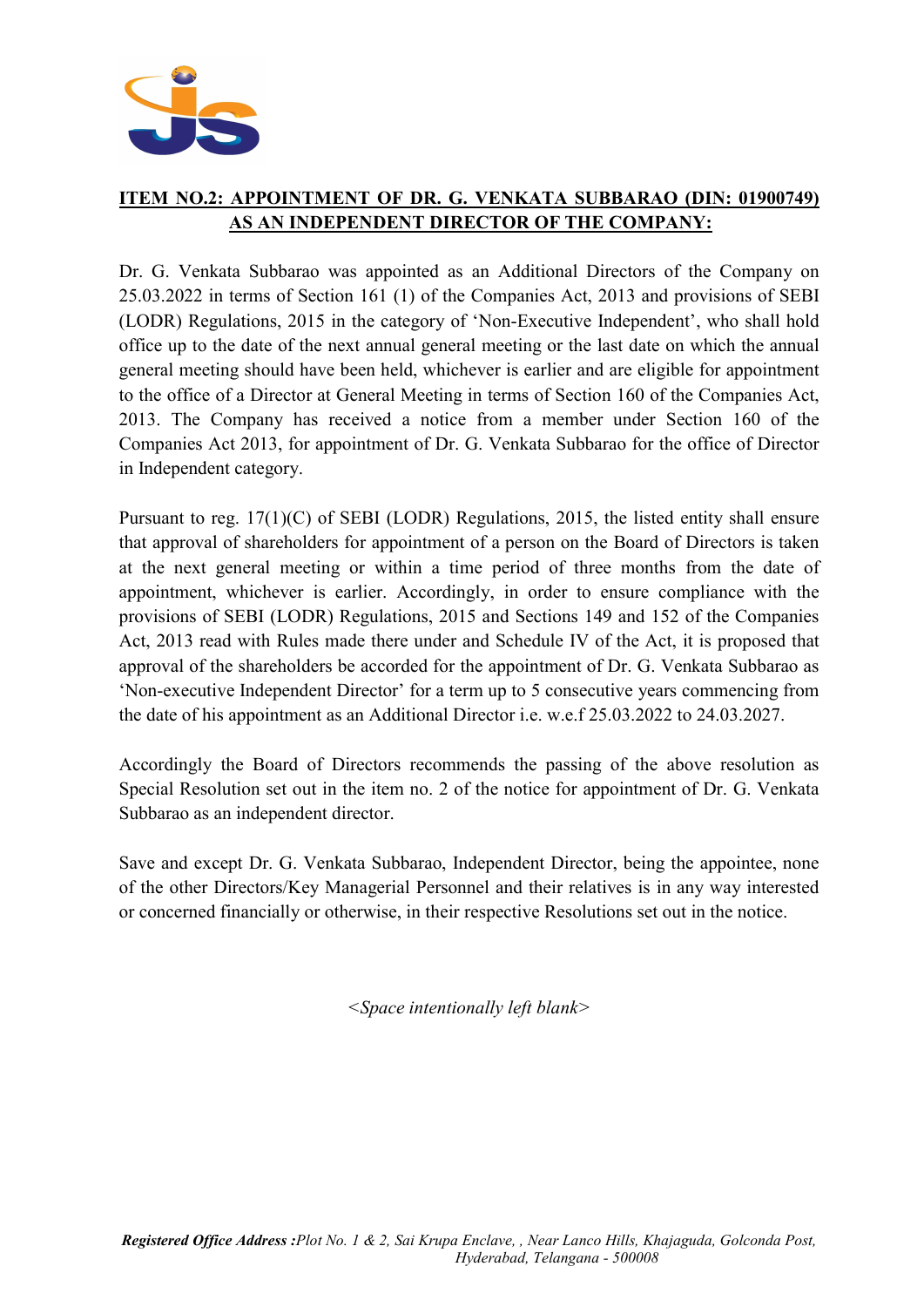

As required under regulation 36 (3) of the SEBI (LODR), Regulations, 2015, brief particulars of the Directors seeking appointment/re-appointment are given as under:

| <b>Name of the Director</b>        | Dr. G. Venkata Subbarao                                  |
|------------------------------------|----------------------------------------------------------|
| <b>Date of Birth</b>               | 15/02/1964                                               |
| <b>Brief Resume</b>                | Dr. G. Venkata Subbarao is Founder Director of Spansules |
|                                    | Pharma Group. A Technocrat with 3 Decades of Techno -    |
|                                    | commercial experience in Pharmaceutical Sciences and     |
|                                    | Technology, working with several leading pharmaceutical  |
|                                    | companies in India and Abroad.                           |
|                                    | -Has expertise in Research and Development of complex    |
|                                    | generics products from lab scale to commercial scale.    |
|                                    | -Has experience in Designing and execution of specialty  |
|                                    | projects for pharmaceutical Industry.                    |
|                                    | -With his Business Development acumen and experience of  |
|                                    | more than 30 years he is responsible for the Vision and  |
|                                    | growth strategy of Spansules Pharma Group Companies.     |
|                                    |                                                          |
| <b>Expertise in specific</b>       | Healthcare.                                              |
| functional areas                   |                                                          |
| <b>Names of Listed entities in</b> | None                                                     |
| which the person also holds        |                                                          |
| the Directorship and the           |                                                          |
| membership of                      |                                                          |
| <b>Committees of the board</b>     |                                                          |
| along with listed entities         |                                                          |
| from which the person has          |                                                          |
| resigned in the past three         |                                                          |
| years                              |                                                          |
| Shareholding of non-               | <b>NA</b>                                                |
| executive Directors.               |                                                          |
| No. of Shares held in the          | <b>NIL</b>                                               |
| Company                            |                                                          |
| Inter se relationship with         | <b>NIL</b>                                               |
| any Director                       |                                                          |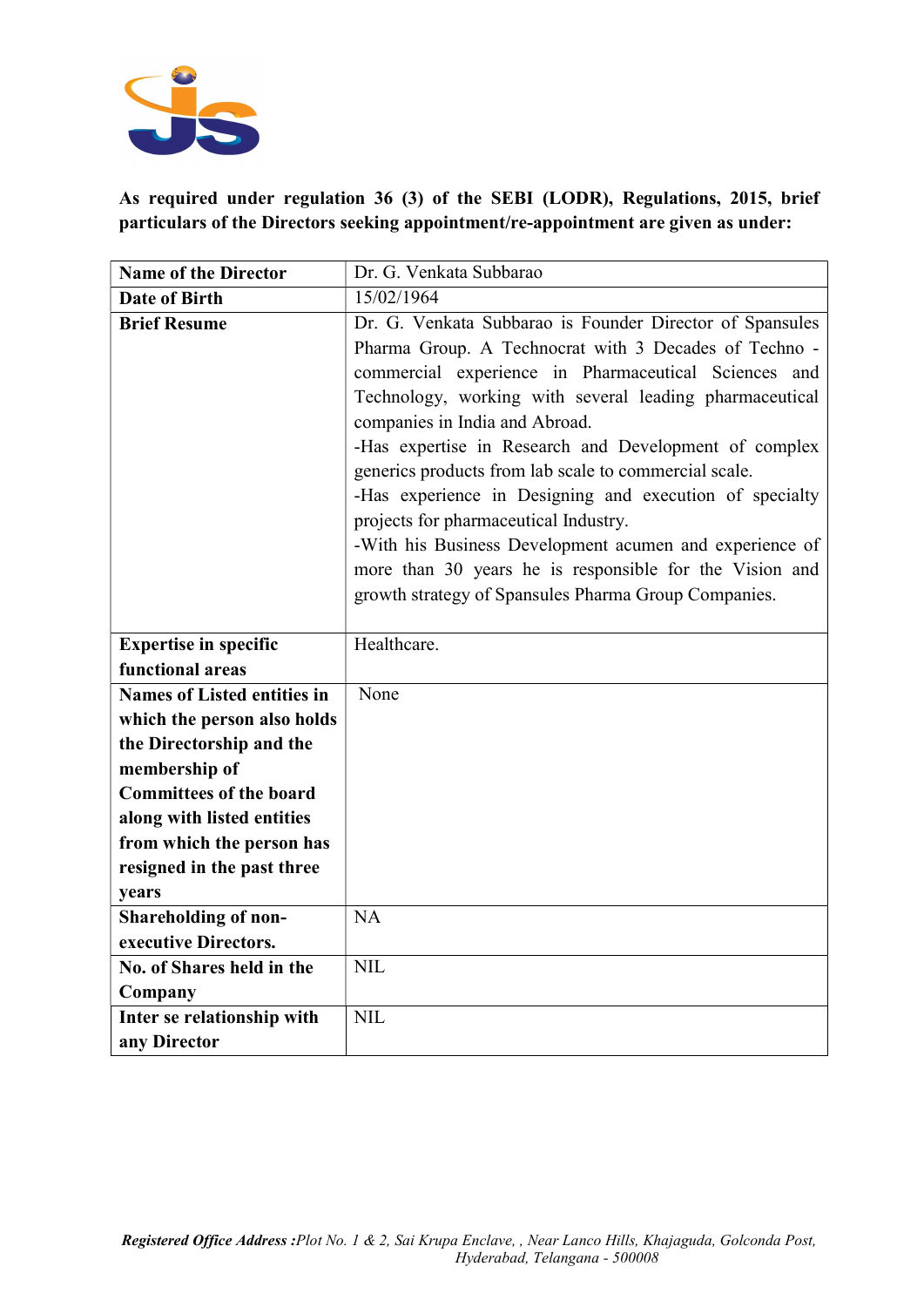

# ITEM NO.3: APPOINTMENT OF MR. B. SURYAPRAKASA RAO (DIN: 08089189) AS AN INDEPENDENT DIRECTOR OF THE COMPANY:

Mr. B. Suryaprakasa Rao was appointed as an Additional Directors of the Company on 25.03.2022 in terms of Section 161 (1) of the Companies Act, 2013 and provisions of SEBI (LODR) Regulations, 2015 in the category of 'Non-Executive Independent', who shall hold office up to the date of the next annual general meeting or the last date on which the annual general meeting should have been held, whichever is earlier and are eligible for appointment to the office of a Director at General Meeting in terms of Section 160 of the Companies Act, 2013. The Company has received a notice from a member under Section 160 of the Companies Act 2013, for appointment of Mr. B. Suryaprakasa Rao for the office of Director in Independent category.

Pursuant to reg. 17(1)(C) of SEBI (LODR) Regulations, 2015, the listed entity shall ensure that approval of shareholders for appointment of a person on the Board of Directors is taken at the next general meeting or within a time period of three months from the date of appointment, whichever is earlier. Accordingly, in order to ensure compliance with the provisions of SEBI (LODR) Regulations, 2015 and Sections 149 and 152 of the Companies Act, 2013 read with Rules made there under and Schedule IV of the Act, it is proposed that approval of the shareholders be accorded for the appointment of Mr. B. Suryaprakasa Rao as 'Non-executive Independent Director' for a term up to 5 consecutive years commencing from the date of his appointment as an Additional Director i.e. w.e.f 25.03.2022 to 24.03.2027.

Accordingly the Board of Directors recommends the passing of the above resolution as Special Resolution set out in the item no. 2 of the notice for appointment of Mr. B. Suryaprakasa Rao as an independent director.

Save and except Mr. B. Suryaprakasa Rao, Independent Director, being the appointee, none of the other Directors/Key Managerial Personnel and their relatives is in any way interested or concerned financially or otherwise, in their respective Resolutions set out in the notice.

<Space intentionally left blank>